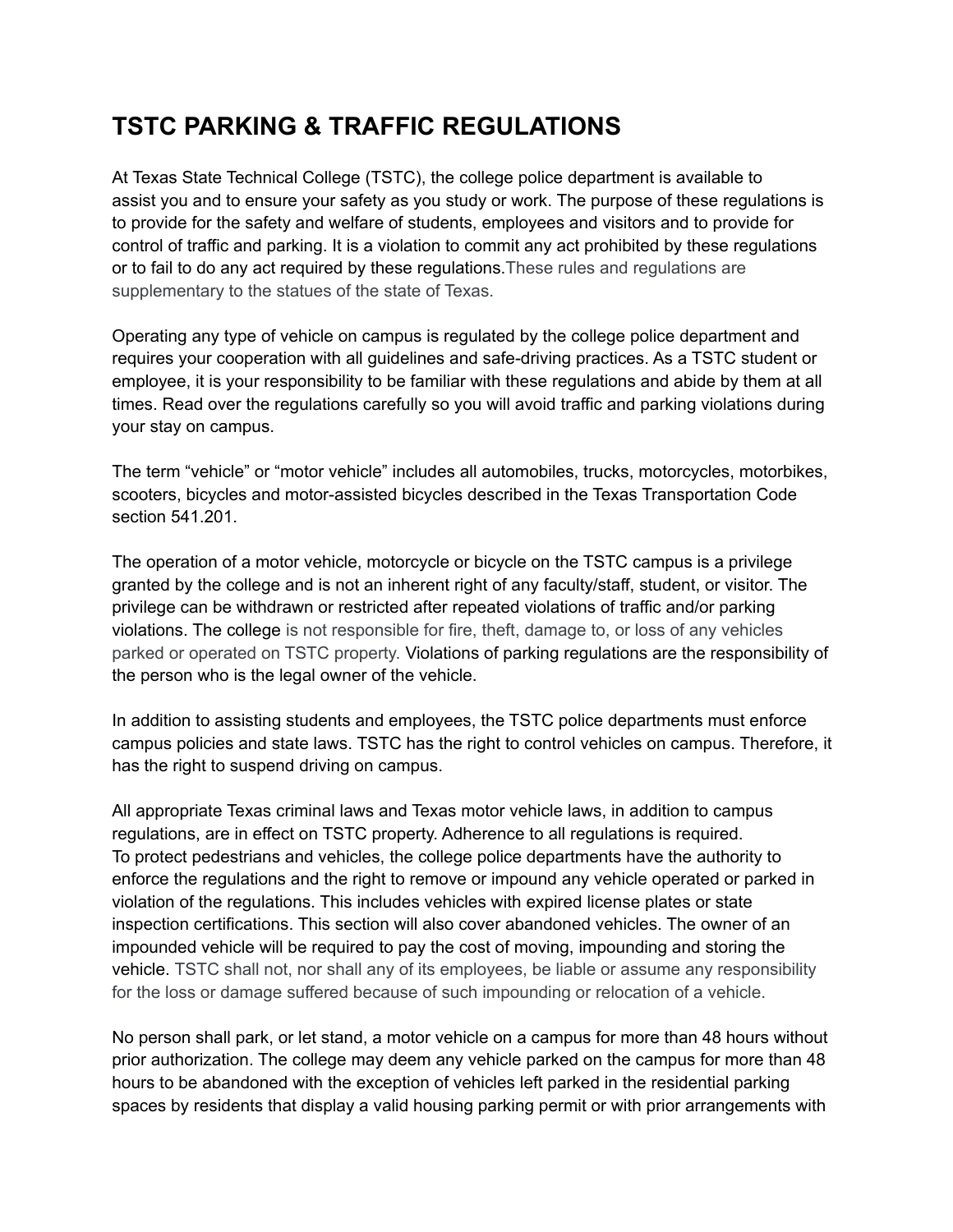the TSTC Police and/or Housing Office. Abandoned vehicles may be, after notice to the owner, impounded as mentioned above.

The chief of police or their designee have discretionary powers to enforce a policy of traffic control on the campuses when not specifically covered by these regulations.

The regulations apply to all vehicles operated on the TSTC campuses. The term "campus" includes all property under the direction of TSTC.

## **THE COLLEGE RESERVES THE RIGHT TO ENFORCE PARKING AND TRAFFIC REGULATIONS**

- A. Through the issuance of college parking citations and the collection of administrative enforcement charges for offenses.
- B. Through the impoundment of vehicles interfering with the movement of vehicular or pedestrian traffic or blocking a sidewalk, ramp, loading dock, trash container, marked crosswalk, entrance/exit, fire lane, or aisle and through the impoundment of vehicles for unpaid charges after proper notice as provided by these regulations.
- C. By the suspension or revocation of housing permits.
- D. By barring readmission and withholding grades, degrees, refunds, and official transcripts of any student for non-payment of outstanding charges.
- E. By disciplinary action against employees or students who fail to abide by these regulations.
- F. By denying housing parking permits to those with overdue charges.
- G. By such other methods as are commonly employed by city governments or state agencies in control of traffic regulation enforcement.

## **GENERAL TRAFFIC REGULATIONS**

- A. The speed limit on all parking lots and streets are posted, and posted limits are enforced.
- B. Passing is prohibited in crosswalks or within 50 feet of an intersection.
- C. All traffic control signs shall be observed at all times, including entrance and exit signs in parking lots.
- D. U-turns are prohibited on campus streets.
- E. Pedestrians occupying crosswalks have the right of way.
- F. All traffic signs and directives of college police officers must be followed.
- G. Grassy areas, sidewalks and service drives are not for vehicular traffic of parking except by maintenance or in emergency situations.
- H. If you have special parking problems (e.g. loading/unloading, disabled vehicle) contact the college police department or security department.
- I. Cars may be towed at the owner's expense for (a) parking within 15 feet of a fire hydrant, (b) parking in a fire lane, (c) double parking or blocking another vehicle, and (d) being immobilized, abandoned, or hazardously parked.
- J. Consuming alcoholic beverages or possessing open alcoholic beverage containers in a motor vehicle on campus is prohibited.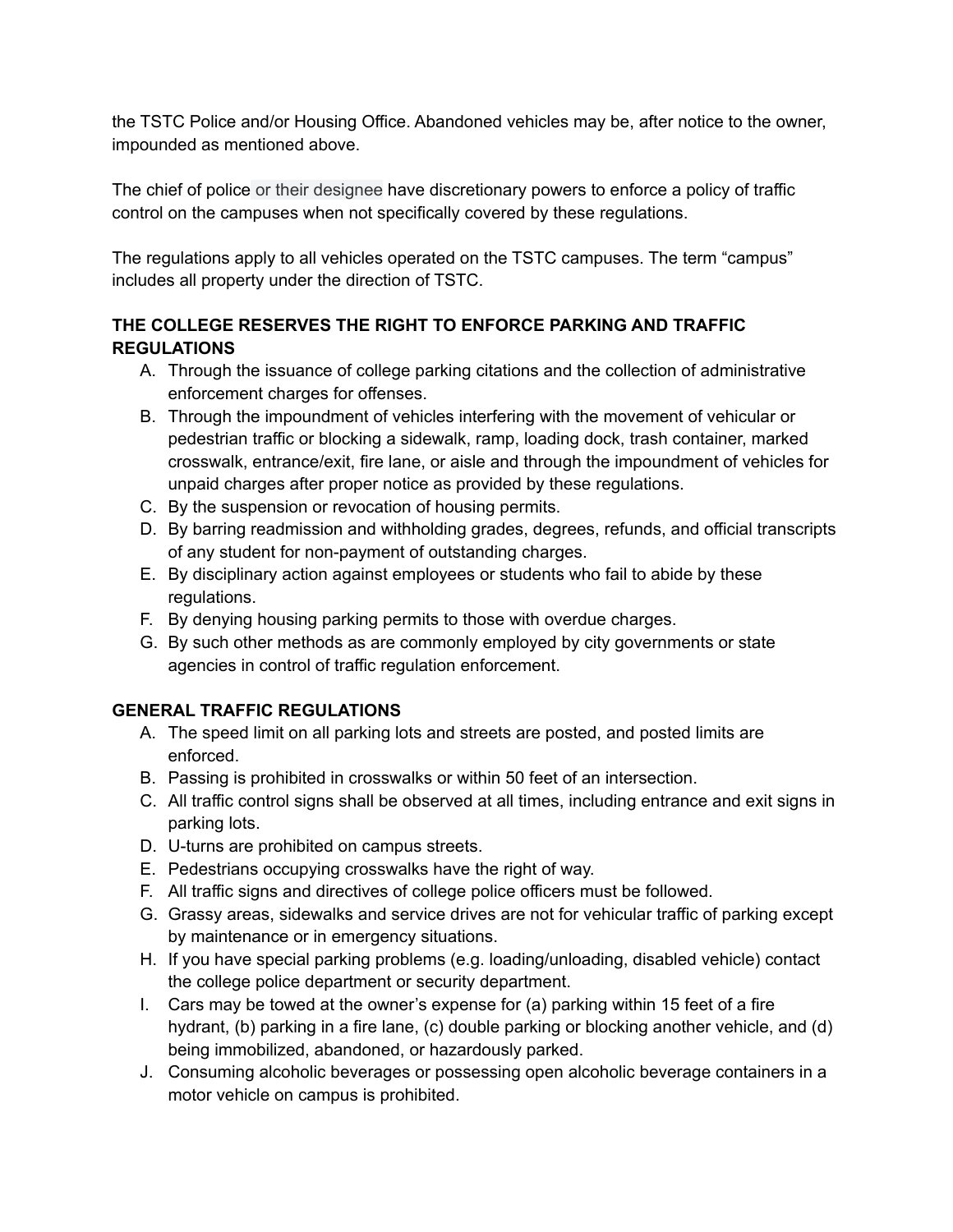- K. All state and local laws regarding the operation of motor vehicles must be observed.
- L. No operator of a vehicle shall drive beyond a barricaded area, or where prohibited by temporary or permanent signs and no operator shall remove such barricades or signs.

### **GENERAL PARKING REGULATIONS**

Students and employees shall park in spaces and lots that are designated for their use. Visitor spaces are designated for people who are not employed or registered at TSTC. All students and faculty/staff are required to display a valid parking permit where required. Vehicles must be parked within the boundaries of the space as designated. The following parking violations will result in a ticket:

- Failure to display parking permit where required.
- Parking in a non-designated area.
- Parking permit not properly displayed.
- Parking on any curb.
- Parking within 15 feet of a fire hydrant.
- Parking in a "No Parking Zone."
- Parking in service drives or access drives to parking lots.
- Obstructing traffic, street, sidewalks, marked crosswalks, driveways, trash container,
- or building entrance or exit.
- Parking a vehicle with any part thereof extending across a line of a parking space.
- Parking entirely within the marked boundaries of the parking space is required at all times. The fact that other vehicles are parked improperly shall not constitute an excuse for parking with any part of the vehicle extended beyond the marked boundaries of the parking space.
- Unauthorized parking in reserved parking lots or spaces.
- Parking in a striped zone.
- Parking in a space marked "No Parking" or marked by a yellow curb.
- Driving or parking on seeded areas or lawns.
- Vehicles parking on the street are to be parked in the direction of the traffic flow.
- Vehicles should be within 18 inches of the curb line when parking on the street.

## **BICYCLE REGULATIONS**

All violations of campus bicycle regulations are considered traffic violations and enforcement fees may be assessed accordingly. Bicycle parking permits can be obtained from the TSTC police department.

- A. All bicycles parked on campus must display a TSTC bicycle parking permit.
- B. Permits must be displayed on the rear vertical frame post or in a location that allows them to be clearly visible at all times.
- C. The permit must be visible and legible. Any permit that becomes illegible must be replaced.
- D. Damaged bicycle permits will be replaced at no charge. You may also obtain a bicycle registration at other campuses if you desire.
- E. Bicycles are subject to all state and local motor vehicle laws pertaining to street travel.
- F. Bicycles are to be parked in a designated area or bike rack and in a manner that does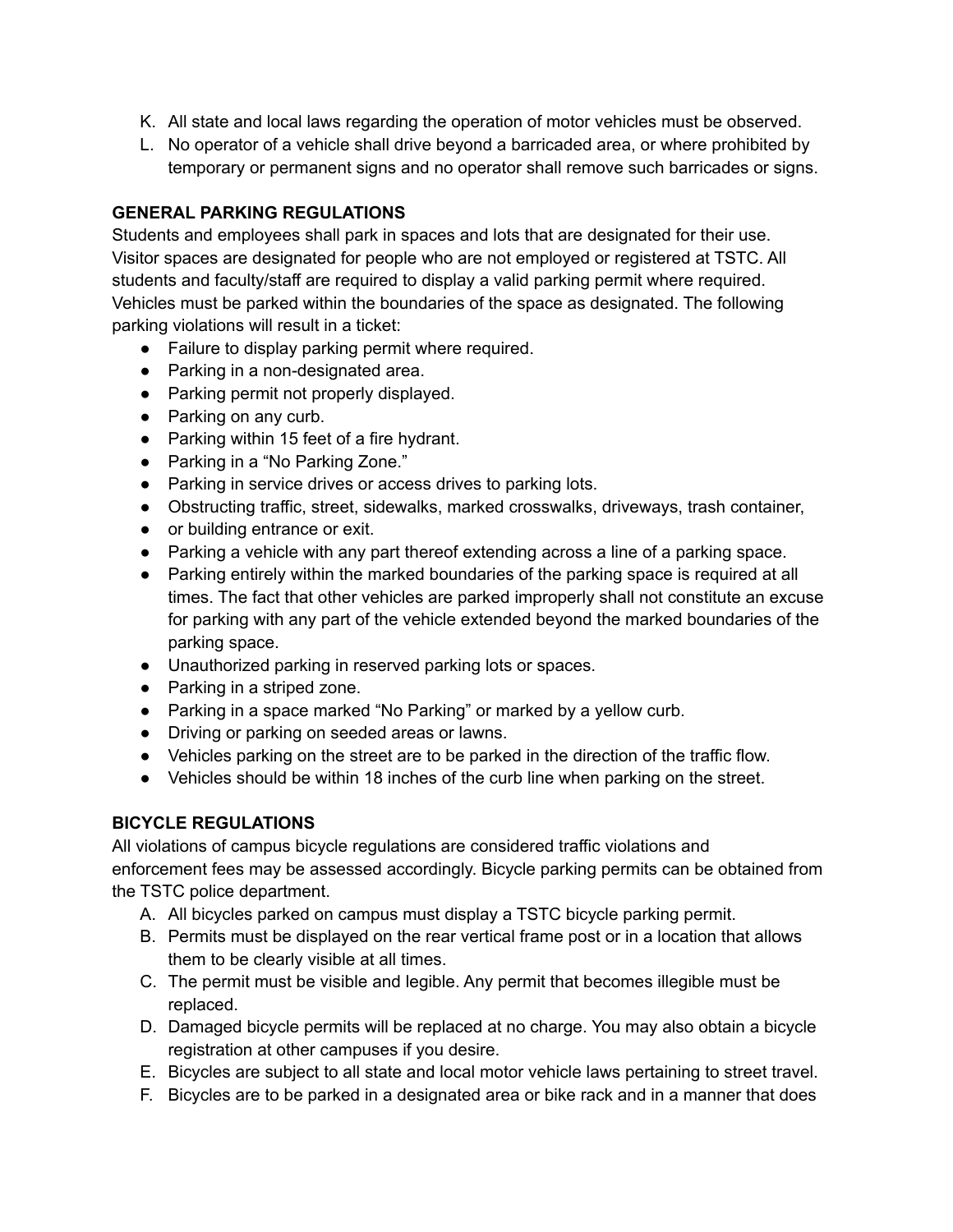not block pedestrian paths or building emergency access and must be secured with a bike lock to prevent theft. Bike racks are located at strategic points on campus.

- G. Bicycles may not be secured to any tree, shrub or plant, stairway, walkways, or signpost.
- H. Bicycles parked in a manner that obstructs handicapped access, blocks pedestrian paths or otherwise creates a safety hazard or are secured to trees and landscaping, sign posts, fixed objects or light poles will be immobilized or impounded if considered a habitual violator.
- I. Bicycles may not be left unattended on any sidewalk, street, driveway, loading zone, fire lane, building porch, patio, or pedestrian walkway. Bicycles will be identified as abandoned if missing a major component such as pedals, handlebars, or chains, or if they have flat tires. Abandoned bicycles are subject to being impounded. Impounded bicycles will be held for 90 calendar days before disposal.
- J. Bicycle security devices (bike locks) may be removed by whatever means necessary to impound the bicycle. The college will not be liable to the owner of this device for the cost of repair or replacement.
- K. Claiming an impounded bicycle requires registering the bicycle in advance, providing proof of ownership (a sales receipt or a notarized statement of ownership providing make, model, color, and location at the time of impoundment), providing the owner's name and ID card, signing a statement of receipt for the bike , and payment of all citations and fees due for the bicycle.

#### **RESTRICTIONS AND PROHIBITIONS FOR MOTOR ASSISTED SCOOTERS**

It shall be unlawful for any person to operate or ride a motor assisted scooter on any sidewalk, public street, highway or alley within the perimeters of Texas State Technical College. This does not include handicap mobility devices or devices owned by the college and used in the performance of college's business.

#### **RESPONSIBILITY**

The owner or driver of a registered vehicle on campus is responsible for violation notices at the time the notice is given.

#### **ADMINISTRATION**

Effective September 1, 2015, upon receipt of a parking violation notice, the responsible party should report to the cashier's office to pay the violation(s). Fees/Fines may be paid at the Cashier's or Business Office by presenting the violation notice(s) for payment or making payment arrangements.

First offense: \$25 Second offense: \$50 Third offense: \$100

In addition to school citations, Texas law provides that tickets may be issued and cases may be filed in the City Court or the Justice of the Peace Court. All dispositions and appeals must be made to the court designated at the time and place specified on the ticket.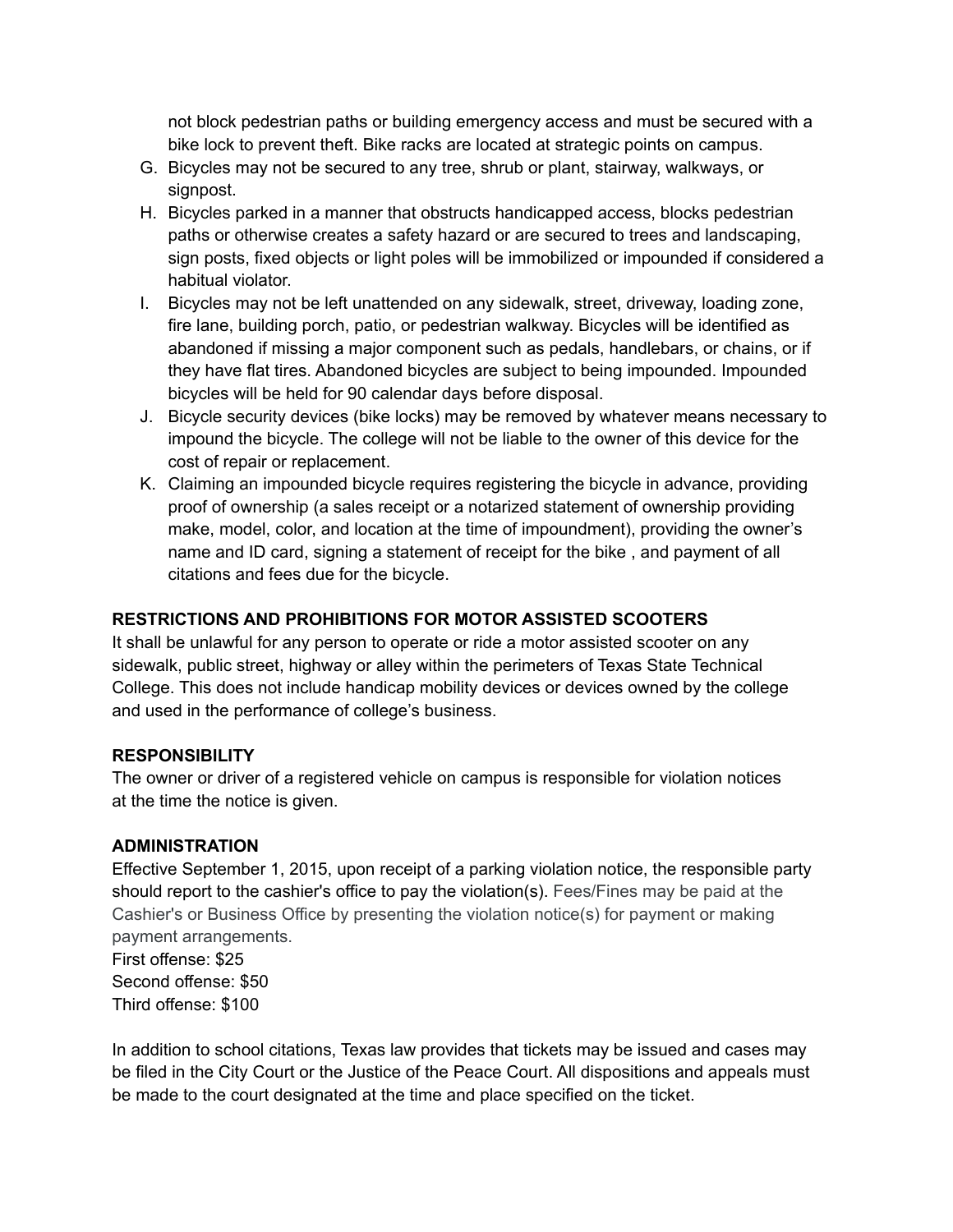Students who have been identified by the college police as receiving more than three citations in one academic year (September 1 through August 31) risk the revocation of on-campus driving and parking privileges and will be referred to the Student's Rights and Responsibilities office for counseling.

Faculty and staff receiving more than three citations in one academic year also risk revocation of driving and parking privileges and will be referred to their respective supervisors. Unless appealed, students, faculty and staff who receive citations must remit payment within 10 days of the issuance date. Payments received after the 10th day will be assessed an additional \$5 late fee.

Students, faculty and staff who wish to appeal a school citation must do so within 10 business days of the issuance date. All appeals are to be filed with the Student's Rights and Responsibilities office, or the college police department on the Harlingen campus, within the 10-day period.

Allow10 business days for appeal processing. If notification of appeal disposition is not received on or before the 10th business day, it is the appealing party's responsibility for contacting the Campus Citation Appeals Committee by emailing the Chief of Police or respective Lieutenant to inquire on status of appealed citation AFTER the 10th business day.

THE DECISION OF THE POLICE DEPARTMENT OR TRAFFIC AND PARKING APPEALS COMMITTEE SHALL BE FINAL

#### **USE OF VEHICLE IMMOBILIZATION DEVICES**

The college police may utilize automobile immobilization devices (boots, wheel locks) as a means of parking and traffic enforcement.

#### **SPEEDING**

Speeding is the primary cause of fatal accidents nationwide and is easily avoidable.

- Check your speedometer regularly, especially when leaving high-speed roads.
- Know the limits look for signs, especially at junctions.
- Remember, speed limits are a maximum, not a target.
- $\bullet$  Recognize what makes you speed keeping up with traffic, overtaking or being tailgated, etc.
- Concentrate distracted drivers speed.
- Slow down when entering residential areas.
- Give yourself time. Leave early and arrive safely.

#### **DISTRACTED DRIVING**

Research indicates driver distraction is a contributing factor in 25–50 percent of all crashes.